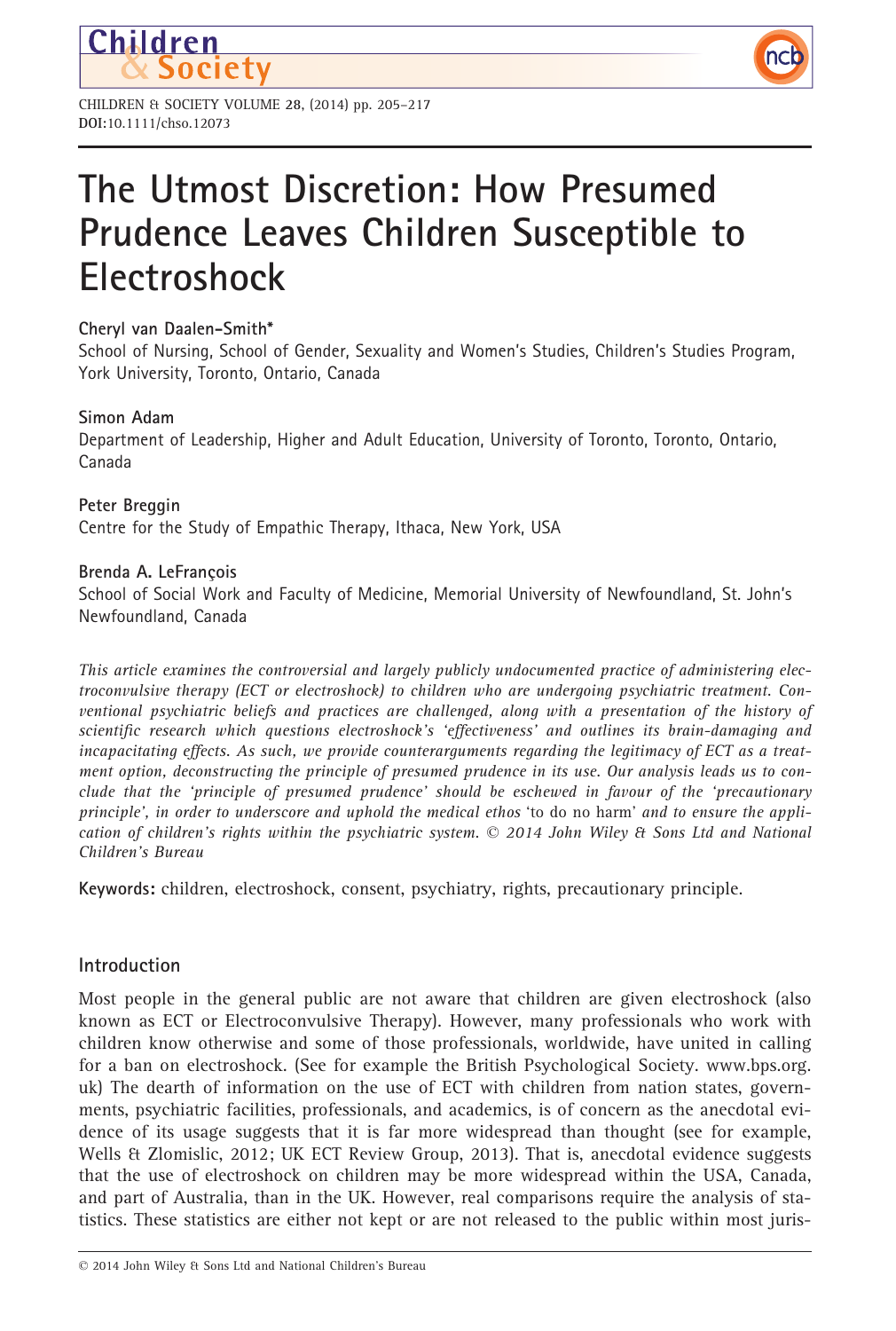dictions around the world, thus precluding an ability to raise awareness on this issue worldwide. Without publicly available reliable statistics, we can neither claim that it is a rare phenomenon nor that is widespread. However, anecdotal evidence from young people, families and (often quietly) dissenting practitioners, suggests that we, along with other children's rights advocates, must demand transparency of its practice and the divulging of numbers of children who are currently subject to electroshock, within all countries around the world. The ongoing and growing interest within psychiatry in prescribing electroshock or shock-like procedures for treating certain behaviours or conditions deemed psychoneurologic in children is of grave concern, given that the plethora of evidence that electroshock has at its very core an intent to damage and incapacitate the brain appears to be ignored. With this in mind, the purpose of this article is to raise awareness of the unacknowledged risks for children generated from policies, practices, position statements and the academic literature that suggest discretion to be the deciding factor whether children receive electroshock or not. We affirm that the administration of ECT, and this use of professional discretion, constitutes a children's rights issue falling under the United Nations Convention on the Rights of the Child (UNCRC, 1989).

## Defining electroshock

Electroshock is a procedure that involves the passing of 100–190 volts of electricity through a patient's brain in order to cause a convulsion or grand mal seizure [\(Breggin, 1998\).](https://www.researchgate.net/publication/241247117_Electroshock_Scientific_ethical_and_political_issues?el=1_x_8&enrichId=rgreq-ae88d2f1933329d87170e14eb7f06ba8-XXX&enrichSource=Y292ZXJQYWdlOzI2MTcxOTc3NztBUzoxOTM4MzkwODA5NzIyOTFAMTQyMzIyNjI0NjU1OQ==) This procedure is usually prescribed for psychiatric diagnoses of major depression, bipolar disorder, mania, some forms of schizophrenia and, as of late, for some forms of autism (Gomez, 2004). The procedure can be performed either bilaterally or unilaterally, with bilateral by far being the most commonly used and most destructive to autobiographical memory (Breggin, 1998). Whilst the voltage used to induce a seizure varies with the age and gender of the person, the procedure now always involves a general anaesthetic, a powerful muscle-paralysing agent used in order to prevent fractures, and artificial respiration with oxygen because the muscle paralysis renders the person unable to breathe independently. However, these 'improvements' raise the seizure threshold, which therefore requires increased electrical energy in order to cause a seizure [\(Breggin, 1998\).](https://www.researchgate.net/publication/241247117_Electroshock_Scientific_ethical_and_political_issues?el=1_x_8&enrichId=rgreq-ae88d2f1933329d87170e14eb7f06ba8-XXX&enrichSource=Y292ZXJQYWdlOzI2MTcxOTc3NztBUzoxOTM4MzkwODA5NzIyOTFAMTQyMzIyNjI0NjU1OQ==) Whilst a typical course of electroshock for adults is six to 12 treatments, administered two to three times a week [\(Gomez, 2004\),](https://www.researchgate.net/publication/8502907_Electroconvulsive_Therapy_Present_and_Future?el=1_x_8&enrichId=rgreq-ae88d2f1933329d87170e14eb7f06ba8-XXX&enrichSource=Y292ZXJQYWdlOzI2MTcxOTc3NztBUzoxOTM4MzkwODA5NzIyOTFAMTQyMzIyNjI0NjU1OQ==) the typical course for children and young people remains intangible.

## Current international trends with children

Recently, the Western Australia Mental Health Minister released draft legislation that enables children as young as age 12 to consent to electroshock and psychosurgery without parental consent (Whitley, 2012). This development is puzzling because in 2009 the same government sanctioned a ban on electroshock on children under the age of 12. This ban came on the heels of substantial publicity stemming from Australian Medicare statistics that recorded 203 ECT treatments on children younger than  $14$  — including 55 aged four and younger — in the space of only 12 months (Hale, 2009). Whilst psychologists in the UK have recently called for a ban on ECT in children, citing it as inhumane, ineffective and damaging (Hagan, 2011), there nonetheless appears to be a renewed campaign promoting the use of electroshock extending its use on children with autism. The Autism Key, an online information and support network, states that ECT is being recommended and used on autistic children who self-harm and warns about more 'widespread autism applications', noting a lack of evidence that electroshock is safe for children (see www.autismkey.com). Yet, Max Fink (2009), arguably the most influential ECT doctor of the last several decades, has publicly argued that the 'prejudice against the use of ECT in this population warrants reconsideration' (p. 93). He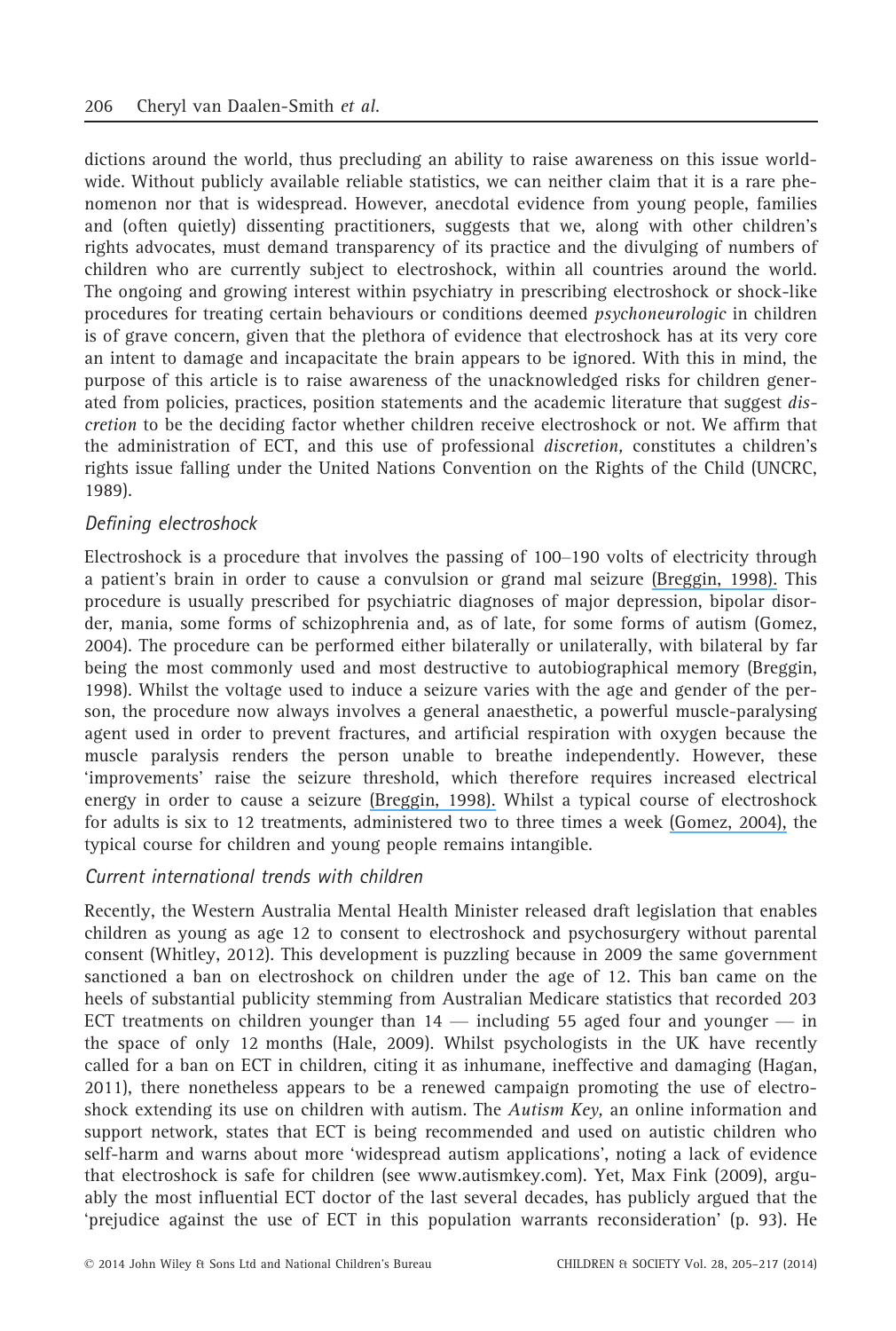asserts this despite admitting that '(t)he role of ECT in the treatment of adolescents and children is not well understood. The experience is limited and poorly documented especially in pre-pubescent children' (p. 85).

## A right to freedom from harm: brain damage from electroshock

In the light of the UNCRC which stipulates the protection of all children from harm, this section examines evidence that ECT damages the brain and mind. Not only has brain damage been demonstrated in ECT historically as well as more recently, many authors also suggest the damage to connote desired markers of success (Abrams, 1997; Fink, 2009). Shock treatment damages the brain through a variety of mechanisms, and does so immediately and always (Breggin, 1979). First, it causes grand mal seizures that are much more intense and destructive than those spontaneously experienced by people with severe epilepsy. These multiple seizures (typically three per week for a few weeks or more) exhaust and damage neurons or brain cells (Breggin, 1979). Second, the electric current by itself damages the brain by disrupting electrical function, over-heating brain tissue, stimulating massive hypertension inside the brain, breaking down the blood–brain barrier and causing tiny blood vessels to spasm shut, depriving neurons of oxygen and nutrients (Breggin, 1979). The growing brains of children are particularly susceptible to traumatic events. During ECT, the head acts as a resister (Breggin, 1979); the electric current will thus pass more readily through the child's thinner skull (Harvey and others, 2011). In the early years of ECT research, Bender (1947) administered intensive or regressive ECT (daily ECT) to 98 children age 4–11, and he gave testimonials to its efficacy. However, subsequent independent follow-up studies described the children as terrified and deteriorating intellectually (Clardy and Rumph, 1954; Gurevitz and Helme, 1954).

Electroencephalograms, taken during and after each ECT, display in real time the obliteration of the normal brain wave pattern replaced with extreme 'spike-like' bursts followed by what is commonly referred to as *flat lining* indicating an absence of electrical activity, as well as dangerous neuronal inactivity which, when persistent, indicates brain death (Fink, 2009, p. 95; Mankad and others, 2011, p. 149). It has been consistently demonstrated that after each routine ECT the patient develops an acute organic brain syndrome called 'delirium' [\(Breggin, 1984\).](https://www.researchgate.net/publication/231979013_Electroshock_therapy_and_brain_damage_The_acute_organic_brain_syndrome_as_treatment?el=1_x_8&enrichId=rgreq-ae88d2f1933329d87170e14eb7f06ba8-XXX&enrichSource=Y292ZXJQYWdlOzI2MTcxOTc3NztBUzoxOTM4MzkwODA5NzIyOTFAMTQyMzIyNjI0NjU1OQ==) Abrams (1997), an advocate of ECT, observed:

… a patient recovering consciousness from ECT might understandably exhibit multiform abnormalities of all aspects of thinking, feeling and behaving, including disturbed memory, impaired comprehension, automatic movements, a dazed facial expression and motor restlessness. (p. 214)

Annihilation ECT (also known as intensive, regressive or de-patterning ECT) involves giving ECT one to three times a day for a minimum of a week. Shorter and Healy (2007) describe several projects where adult patients were 'sufficiently injured' to become incontinent and mute or babbling and requiring spoon feeding. There were early cautions against annihilation ECT, citing irreparable memory loss and unsatisfactory social adjustment (Schwartzman and Termansen, 1967). Yet despite these cautions, some proponents both then and now recommend the use of multiple ECTs and drugs to induce prolonged sleep, often resulting in the erasing of patients' memories and personality (Cameron and others, 1962; Shorter and Healy, 2007).

Reading the early accounts of pioneers of ECT reveals that they were clearly aware that the procedure caused brain damage, including cell death (see, for example, Bini, 1938). Fink (1966) stated that the basis for improvement from ECT is craniocerebral trauma, yet, a recent study revived the claim that ECT-induced damage is therapeutic, indicating that the 'lasting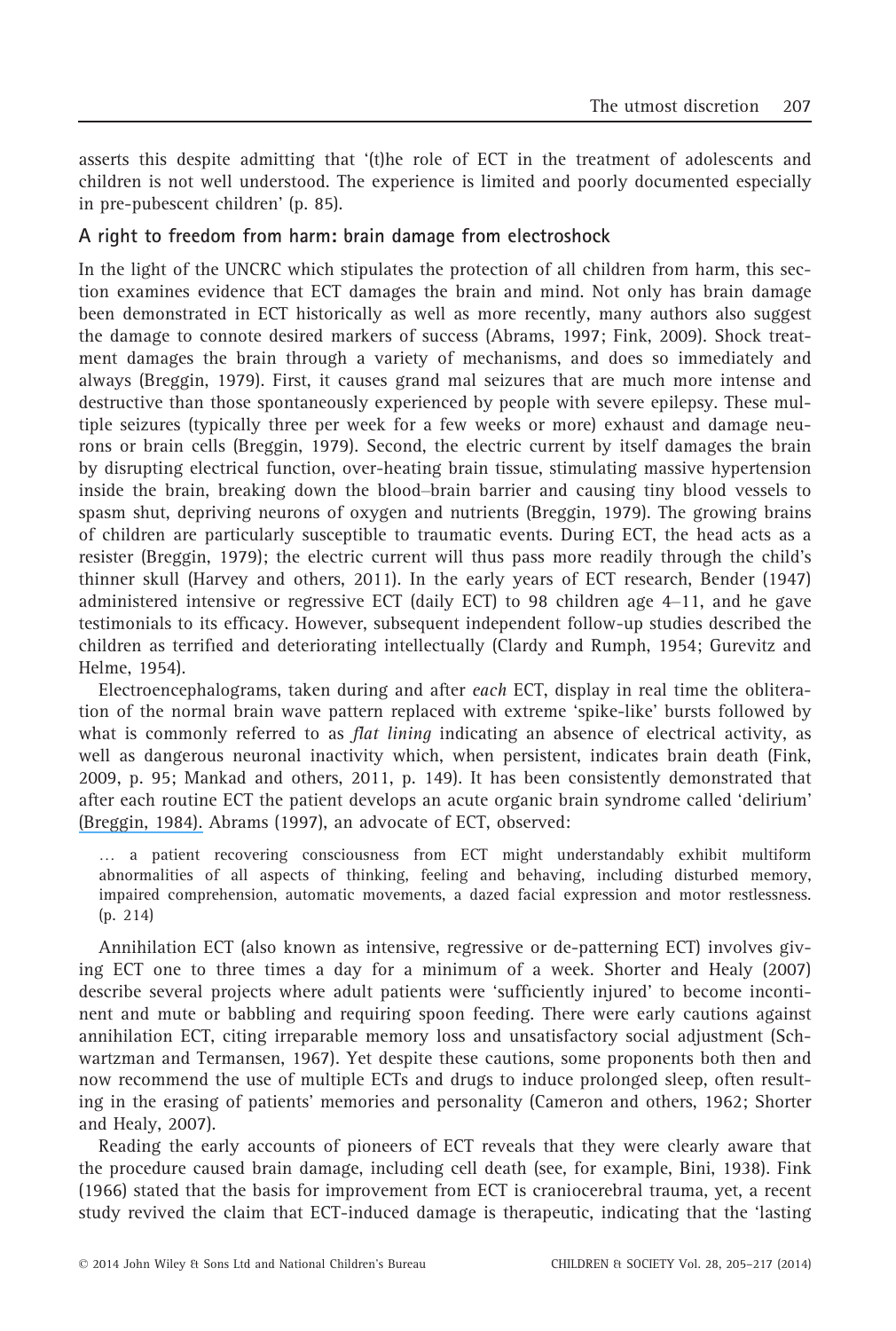effects on the functional architecture of the brain' occur in the same areas as lobotomy (Perrin and others, 2012, p.1). Nearly 35 years ago, [Freeman and Kendell \(1980\)](https://www.researchgate.net/publication/15738646_ECT_I_Patients) found that 74% of former ECT patients reported continuing memory impairment and approximately one-third stated that their memory had been permanently affected a year or more afterwards. Similarly, the Consensus Development Conference on Electroconvulsive Therapy organised by the National Institutes of Health (1985) found that patients reported memory impairments as long as 3 years after treatment. Following years of criticism over the failure to acknowledge interminable memory loss as an outcome of ECT, internationally renowned electroshock proponent Sackeim and others (2007) followed up 347 adult patients given ECT in routine outpatient practice, evaluating them with neuropsychological testing up to 6 months later. For all types of ECT, they found lasting serious effects on mental function, including three tests for memory retention, one test for attention and one for the all-important autobiographical memory test, which was severe. Most patients showed unresolved deficits on the modified Mini-Mental Status examination: a test for dementia, which by definition reflects underlying brain damage. Given these negative impacts on 'developed' adult brains, it raises serious questions about not only the use of ECT on adults but also on the trauma-sensitive growing brains of children.

The ECT position paper from the Canadian Psychiatric Association (Enns and others, 2009; p.3) acknowledges that multiple ECTs are 'not supported by scientific evidence, and are not recommended'. However, the next sentence endorses it 'if a particularly rapid treatment response is required', implying ECT might be a lifesaver if all else fails (p. 8). However, Breggin (2008) aptly demonstrates that ECT is anything but lifesaving. Instead, a recent study found an overall increase in suicide in patients previously given ECT and a 'greatly increased risk' in patients treated within the previous week with ECT (Munk-Olson and others, 2007; p. 437). In addition, there is little evidence for any overall effectiveness, and [Ross \(2006\)](https://www.researchgate.net/publication/6930173_The_sham_ECT_literatures_Implications_for_consent_to_ECT?el=1_x_8&enrichId=rgreq-ae88d2f1933329d87170e14eb7f06ba8-XXX&enrichSource=Y292ZXJQYWdlOzI2MTcxOTc3NztBUzoxOTM4MzkwODA5NzIyOTFAMTQyMzIyNjI0NjU1OQ==) argues that there is no evidence for any positive effects beyond 4 weeks after the last ECT, suggesting this as the reason many patients are prescribed what is called 'Maintenance ECT' [\(Ross, 2006\).](https://www.researchgate.net/publication/6930173_The_sham_ECT_literatures_Implications_for_consent_to_ECT?el=1_x_8&enrichId=rgreq-ae88d2f1933329d87170e14eb7f06ba8-XXX&enrichSource=Y292ZXJQYWdlOzI2MTcxOTc3NztBUzoxOTM4MzkwODA5NzIyOTFAMTQyMzIyNjI0NjU1OQ==)

Breggin's (2008) analysis of the research literature demonstrates that the brain incapacitating and brain-damaging effects of ECT are directly sought through the procedure. That is, proponents indicate that ECT has its impact by purposely damaging the brain. The temporary resultant euphoria or, more commonly, the resultant apathy and indifference, are considered an improvement and resemble a 'taming effect' (Abrams and Taylor, 1983) which are uncritically treated as markers of success (see also [Burstow, 2006; 2012\).](https://www.researchgate.net/publication/7212622_Electroshock_as_a_Form_of_Violence_Against_Women?el=1_x_8&enrichId=rgreq-ae88d2f1933329d87170e14eb7f06ba8-XXX&enrichSource=Y292ZXJQYWdlOzI2MTcxOTc3NztBUzoxOTM4MzkwODA5NzIyOTFAMTQyMzIyNjI0NjU1OQ==) With so little known about the formation and process of children's physically developing brains (Baker, 1996), purposely inducing damage through a scientifically unfounded procedure [\(Enns and others, 2009; Ross, 2006\)](https://www.researchgate.net/publication/6930173_The_sham_ECT_literatures_Implications_for_consent_to_ECT?el=1_x_8&enrichId=rgreq-ae88d2f1933329d87170e14eb7f06ba8-XXX&enrichSource=Y292ZXJQYWdlOzI2MTcxOTc3NztBUzoxOTM4MzkwODA5NzIyOTFAMTQyMzIyNjI0NjU1OQ==) arguably represents unacceptable high risk experimentation on children.

#### Problematic concepts emerging in the literature: controversy, scarcity and discretion

An examination of the literature regarding the use of electroshock specifically in children reveals various thought-provoking trends. These include calls for discretionary use, presenting ECT as a 'last resort treatment', and citing the controversial nature of the procedure and the scarcity of sufficient empirical evidence concerning the efficacy and safety of ECT in children as the reason for discretion. However, apart from Baldwin (1996) and the British Psychology Society (Hagan, 2011), no others have argued for a complete ban.

The notion of ECT as a last resort treatment for children emerges most often alongside claims for its necessity in specific situations, i.e. for children with 'life-threatening illnesses' [\(Case and others, 2013; Cizaldo and Wheaton, 1995; Cohen and others, 2000;](https://www.researchgate.net/publication/232235352_Declining_Use_of_Electroconvulsive_Therapy_in_US_General_Hospitals?el=1_x_8&enrichId=rgreq-ae88d2f1933329d87170e14eb7f06ba8-XXX&enrichSource=Y292ZXJQYWdlOzI2MTcxOTc3NztBUzoxOTM4MzkwODA5NzIyOTFAMTQyMzIyNjI0NjU1OQ==) Esmaili and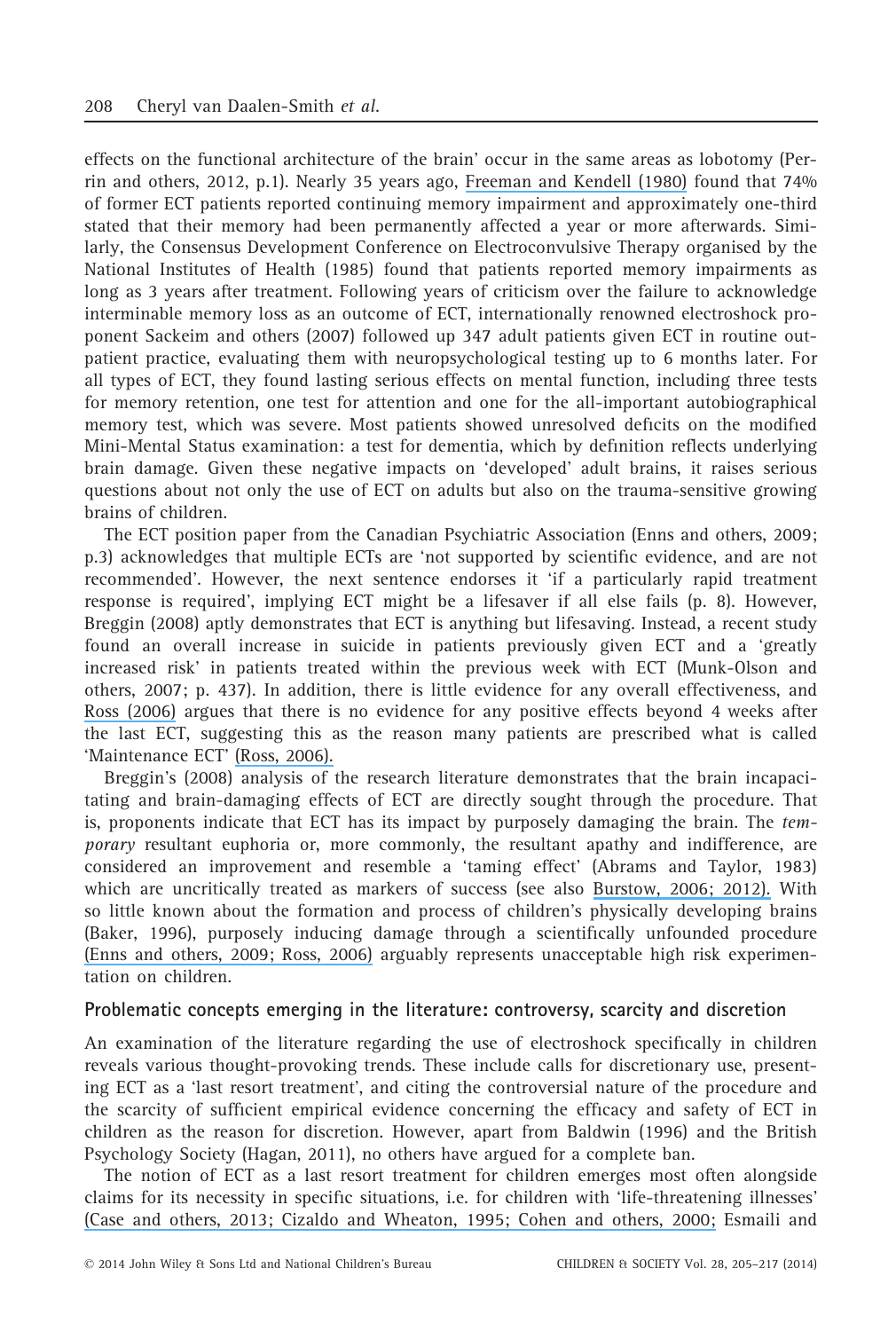Malek, 2007; Ghaziuddin and others, 2000; Rabheru, 2001; and Wachtel and others, 2011) and for those children whose 'illness' has proven 'unresponsive' to medications (Bloch and others, 2001; Case and others, 2013; Cohen and others, 2000; Ghaziuddin and others, 2000; Kutcher and Robertson, 1995; Rey and Walter, 1997; Shoirah and Hamoda, 2011; Walter and others, 1997; Willoughby and others, 1997). With many distressed patients — both adults and children — experiencing a lack of improvement or increased distress with medication use (Whitaker, 2010), this presumably leaves many patients susceptible to 'last resort treatment'. Moreover, resorting to treating children with 'life-threatening illnesses' using a procedure that itself may be life-threatening, given its association with increased suicide (Munk-Olson and others, 2007), seems self-defeating.

An additional salient thread in the literature is the caution that electroshock is to be used in children only with extreme discretion (Kutcher and Robertson, 1995; Rabheru, 2001; Shoirah and Hamoda, 2011; Wachtel and others, 2011; Willoughby and others, 1997). A variety of concepts were used to support these cautions, including raising issues around consent, risk, cost-benefit analyses, lack of knowledge, dearth of literature and electroshock's controversy. However, discretion is a concept that inherently summons the subjective judgment of the clinician, and this unilateralism ultimately and problematically positions the clinician to have the final say in the administration of electroshock.

Another noteworthy trend in the literature is the claim that electroshock is either rarely or very infrequently given to children and adolescents (Case and others, 2013; Cohen and others, 2000; Ghaziuddin and others, 2000; Taieb and others, 2002; Walter and others, 1997; Willoughby and others, 1997). However, these arguments are routinely made without reference to actual statistics, thus ignoring the lack of available data necessary in order to make these claims (Jones and Baldwin, 1996). The scarcity of literature in the area of electroshock and children is noted by several authors, along with an acknowledgement that the literature that is available consists of only small anecdotal case reports and studies of very small sample sizes [\(Bloch and others, 2001;](https://www.researchgate.net/publication/11654371_Electroconvulsive_Therapy_in_Adolescents_Similarities_to_and_Differences_From_Adults?el=1_x_8&enrichId=rgreq-ae88d2f1933329d87170e14eb7f06ba8-XXX&enrichSource=Y292ZXJQYWdlOzI2MTcxOTc3NztBUzoxOTM4MzkwODA5NzIyOTFAMTQyMzIyNjI0NjU1OQ==) The Brown University Child and Adolescent Psychopharmacology Update, 2005; Cizaldo and Wheaton, 1995; Taieb and others, 2002).

Advocates of ECT acknowledge that the treatment is controversial and that most child psychiatrists report inadequate knowledge and cite these as reason for showing caution in administering it to children [\(Bloch and others, 2001;](https://www.researchgate.net/publication/11654371_Electroconvulsive_Therapy_in_Adolescents_Similarities_to_and_Differences_From_Adults?el=1_x_8&enrichId=rgreq-ae88d2f1933329d87170e14eb7f06ba8-XXX&enrichSource=Y292ZXJQYWdlOzI2MTcxOTc3NztBUzoxOTM4MzkwODA5NzIyOTFAMTQyMzIyNjI0NjU1OQ==) The Brown University Child and Adolescent Psychopharmacology Update, 2005; Cohen and others, 2000; Esmaili and Malek, 2007; Garry and others, 1997; Rabheru, 2001; Shoirah and Hamoda, 2011; Wachtel and others, 2011). However, perhaps the most troubling trend in the literature is the attempt to cast doubt on first-person narratives describing the damaging side effects of ECT. For example, Shorter and Healy (2007) state that 'the charge of brain damage from ECT is an urban myth' (p. 3), claiming that 'therapeutic convulsions induced by electricity, by contrast [to epilepsy], do not harm the brain and can save lives' (p. 9). The crux of their argument seeks to cast doubt on personal testimonies (see van Daalen-Smith, 2011; Weitz, 2013) of permanent memory loss from electroshock, opting rather to endorse extreme or intensive electroshock, whilst at the same time describing its devastating impact. Citing Bender (1947), Shorter and Healy (2007) give a positive assessment of using intensive electroshock on children yet describe the goal of intensive electroshock as the reduction of the individual to a state of 'neurological dilapidation'. In so doing, proponents take no responsibility for presenting the lack of efficacy of electroshock and more importantly, its proven risk of causing persistent cognitive deficits, dementia and brain damage.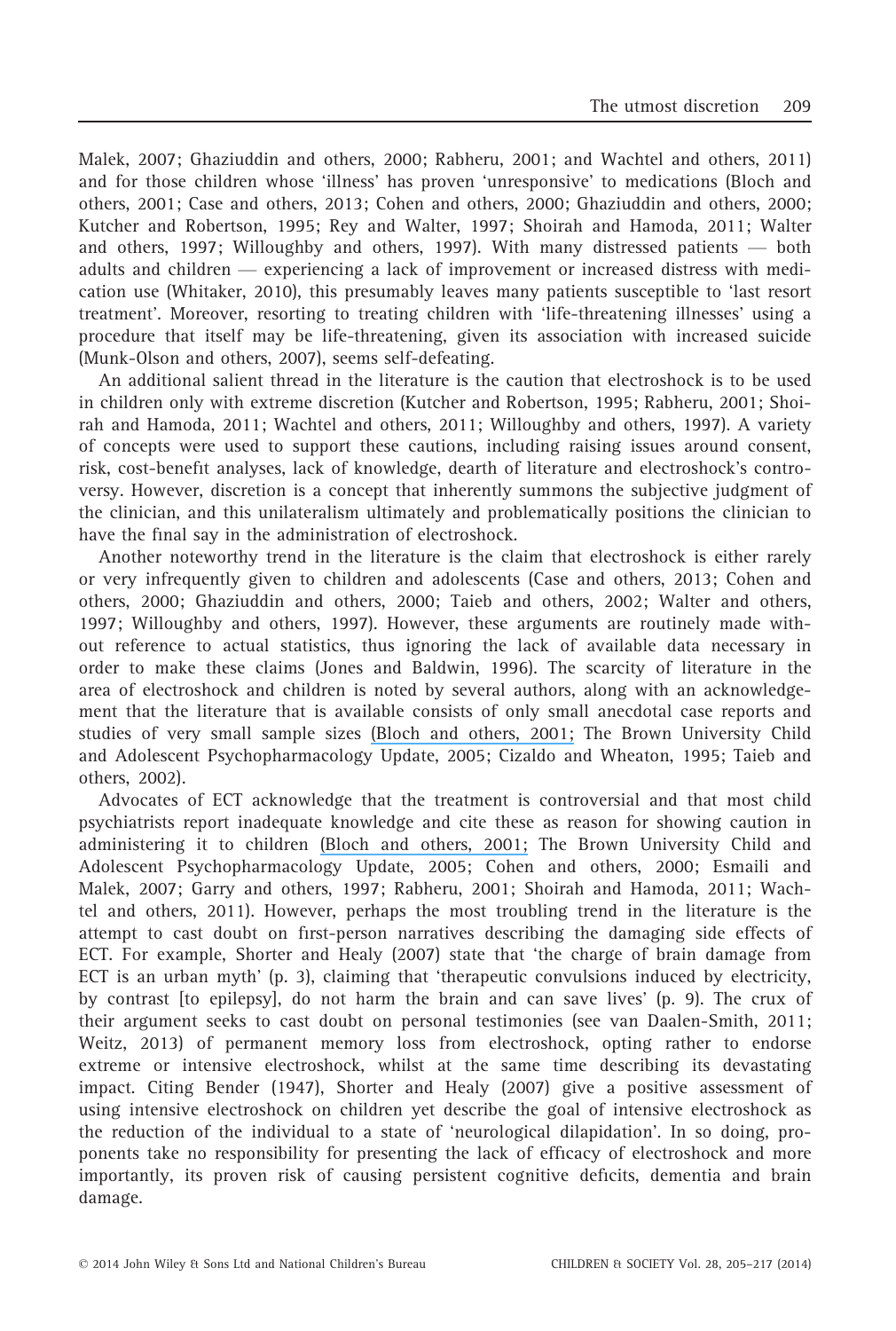#### Children's rights and electroshock

Within the UNCRC is a 25-year call for access to information, to freedom from any form of mental or physical harm, and a requirement that any child in any form of state care has frequent reviews of the treatment he/she receives. Child-serving professionals and advocates would do well to turn their attention to the renewed psychiatric interest in ECT for children and young people, with specific reference to children's rights legislation.

Fifty-four articles of the UNCRC together ensure children's provision, protection and participation rights. Whilst article 24, which argues that children have a right to health, might seem to be the most obviously applicable article; it is other articles in relation to participation and protection rights that beg the attention of those that would seek to ensure the rights of children who find themselves in the psychiatric care of state parties. Article 19 argues that children have the right to be free of mental or physical violence within institutions. Article 12 states that children have a right to have a say in matters that affect them. Article 13 states that children have a right to information — full and truthful information, particularly when it affects their lives. Article 25 states that children have the right to have treatment reviewed and Article 37 argues that detainment of any kind must be viewed as a last resort.

The UNCRC's three guiding principles of non-discrimination, participation and best interest are important to consider. Due in part to the 'inherent adultism within society generally and within children's services specifically' as identified in a study documenting children's experiences with psychiatric hospitalisation (LeFrancois, 2008, 2013), the Best Interest principle is often one of the most misapplied. Rooted in insular notions of adults-know-best, children's 'innate decisional incapacity', and the exhaustion of (albeit limited) treatment options, electroshock becomes characterised as the 'last resort'. In so doing, conceptualisations of Best Interest become perilous, adultist and paternalistic.

Consistent with the UNCRC, children in psychiatric facilities legally and technically have the right to a say in matters that affect them, to full and truthful information and to be given the opportunity to consent or refuse treatment. Children only lose such rights when they are deemed incompetent and involuntarily detained in psychiatric facilities. However, children who are 'voluntarily' admitted to psychiatric facilities, or who 'voluntarily' receive outpatient treatment, continue to hold the right to informed consent to treatment — a right that is embedded in the policies and statutes within most countries and jurisdictions (In some countries, there is an age-based cut-off of, for example 12 or 14, where younger children are automatically deemed incompetent and lacking capacity to consent, with other countries granting this right to all children regardless of age, as long as they are not deemed incompetent to consent to treatment). Given that most child patients hold voluntary status in the UK (Partridge and others, 2010; Tulloch and others, 2008) and, indeed, elsewhere in the world (LeFrancois, 2014), these children and their parents or carers must be given full and unbiased information regarding the effects of electroshock prior to giving or withholding consent. If this information is not forthcoming or incomplete, consent cannot be considered 'informed'.

The term 'voluntary' here refers to those children who are admitted to psychiatric hospitals without being detained formally, to make a distinction between those who are 'involuntarily' detained through mental health or children's specific legislation. However, it must be stressed that children who are 'voluntary' patients generally do not volunteer themselves for admission, but instead are volunteered by their parents or carers. As such, arguments have been made in the literature that the term 'informal' ought to be substituted for 'voluntary' as a more accurate description of the ways in which the majority of children are admitted to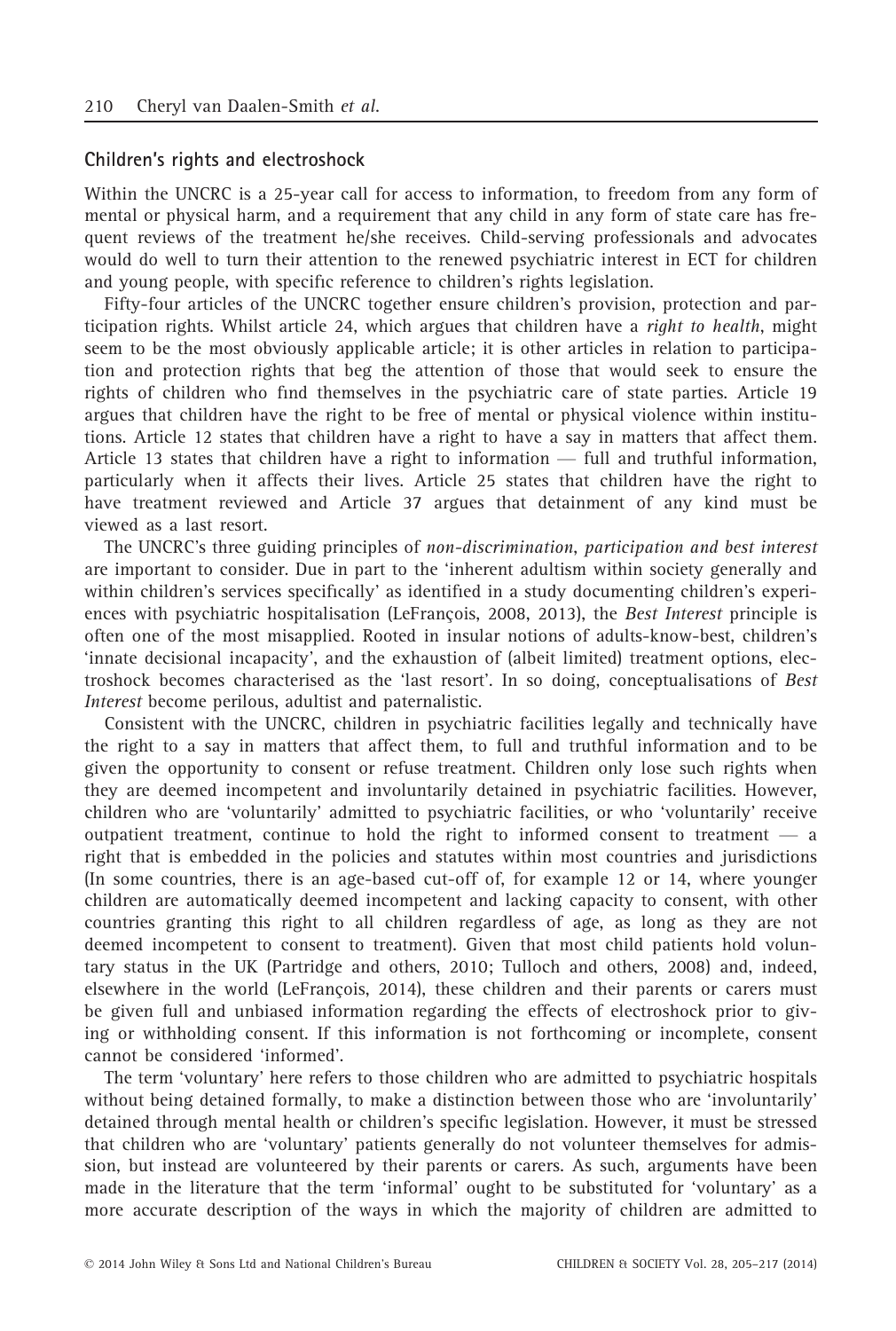psychiatric hospitals and to underscore the misnomer in the application of 'voluntary' to child patient (Coppock, 2002; LeFrancois, 2008).

By contrast, when children are detained 'involuntarily', although they no longer retain the right to consent to admission and treatment, there is nonetheless a legal framework in most jurisdictions that outlines policies and practices that must be followed and that are monitored to ensure other specific rights (such as the right to review, the right to appeal, etc.). For the most part, this legal framework and monitoring — and hence the accountability demanded of child psychiatric institutions — is absent for children who are 'voluntarily' detained, even though their 'voluntary' status enables them the right to consent to treatment. As a result, children's rights generally within 'voluntary' committal are largely unmonitored, and often not accorded (LeFrancois, 2008).

With the persistent consideration of ECT as a viable treatment option within psychiatry generally and within child psychiatry specifically (see, for example, Fink, 2009), it is hard to imagine professionals within child psychiatry providing children and their carers with information that debunks the positive claims and underscores the damaging effects that have been highlighted in several studies (see Read and Bentall, 2010; Sackeim and others, 2007; Sackeim and others, 1993) as noted above. Again, this puts into question the extent to which consent to electroshock may be considered informed. The right to informed consent in the UNCRC gives children the right to voice their opinion and engage in decisionmaking on an equal footing with the views expressed by professionals and by their parents/carers (Article 12), as well as the right to the provision of information (Article 13). As such, article 12 and 13 should be applied in practice within child psychiatry when any treatment is prescribed, including electroshock. This is crucial because the extent to which children's rights to information and expressing their views in relation to proposed treatment has been found to be limited or non-existent with 'voluntary' child patients (LeFranc[ois, 2007, 2008, 2014\).](https://www.researchgate.net/publication/227842389_Children) That is, after informal admission to a psychiatric facility, children may be assumed to have consented to all forms of treatment by professionals or professionals may believe that children should not be allowed to participate in decisionmaking [\(Department of Health, 2010; LeFranc](https://www.researchgate.net/publication/227842389_Children)ois, 2007) regardless of their status as legally 'competent.' With the looser protocols around accountability within child psychiatry in relation to 'voluntary' patients in many jurisdictions, this lack of appropriate process to obtain consent to individual forms of treatment or the outright refusal to adhere to children's rights to consent by some practitioners (Department of Health, 2010), for the most part, remains undocumented. This lack of documentation and monitoring ultimately leads to little or no opportunities for redress, particularly for those children who are not aware of their rights to consent or refuse consent to treatment in the first instance. The lack of safeguarding and adherence to the right to informed consent with 'voluntary' child patients within child and adolescent psychiatry leaves children at increased risk for being administered electroshock — even if deemed only a 'last resort' — and succumbing to the damaging effects that it produces.

## The trouble with the tenet of 'last resort'

Claims that electroshock is a treatment of last resort can be readily found within policy manuals, practice guides and published reports. Rooting the 'last resort' decision in a child's 'failure' to respond to 'typical treatments' — most often meaning powerful cocktails of dangerous drugs (see Breggin, this volume and Mills, this volume) — situates responsibility for said failure on children themselves and not on the psychiatric drugs, with their multiple side effects (see [Breggin, 2007; LeFranc](https://www.researchgate.net/publication/233666672_Intoxication_Anosognosia_The_Spellbinding_Effect_of_Psychiatric_Drugs?el=1_x_8&enrichId=rgreq-ae88d2f1933329d87170e14eb7f06ba8-XXX&enrichSource=Y292ZXJQYWdlOzI2MTcxOTc3NztBUzoxOTM4MzkwODA5NzIyOTFAMTQyMzIyNjI0NjU1OQ==)ois, 2006). Suggesting there is a last resort fails to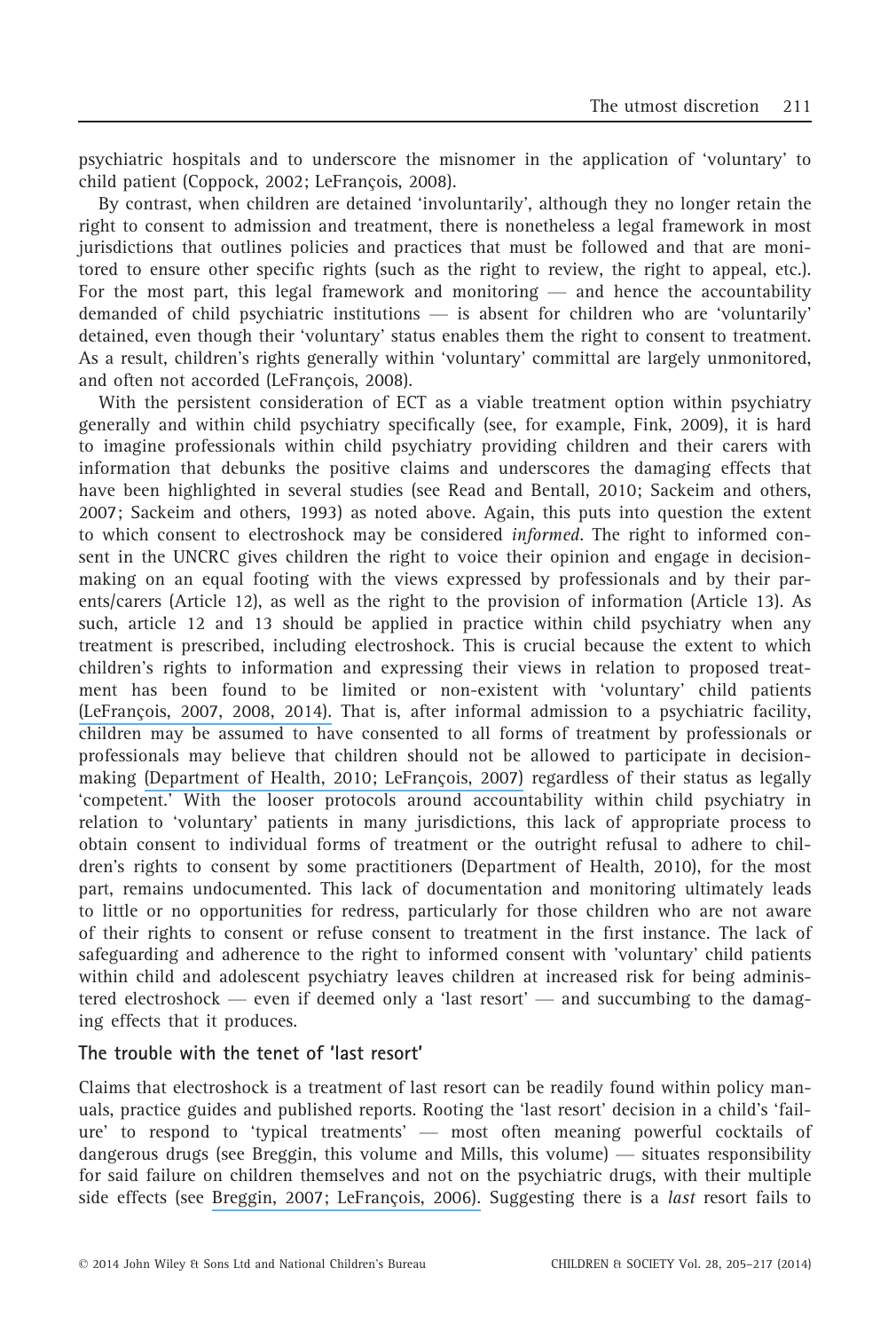adequately search for or explore other modalities: modalities perhaps outside the typical biogenetic paradigm.

Apart from suggesting that giving electroshock to children is a rarity and a treatment of 'last resort', when in practice it does not appear to be so in many jurisdictions, proponents seemingly ignore or dismiss the testimony of thousands of electroshock survivors who have recounted the myriad ways that electroshock has damaged them (van Daalen-Smith, 2011; Weitz, 2013; Edjaredar and Hagen, 2013; Ejaredar and Hagen, 2014; Rose, Wykes, Bindman and Fleischman, 2005). Rather than acknowledging the volume of evidence that ECT damages the brain, many proponents of electroshock suggest that the barriers to electroshock are stigma and resistance [\(Wachtel and others, 2011\)](https://www.researchgate.net/publication/49656633_When_is_electroconvulsive_therapy_appropriate_for_children_and_adolescents?el=1_x_8&enrichId=rgreq-ae88d2f1933329d87170e14eb7f06ba8-XXX&enrichSource=Y292ZXJQYWdlOzI2MTcxOTc3NztBUzoxOTM4MzkwODA5NzIyOTFAMTQyMzIyNjI0NjU1OQ==) or unrealistic fears (Cohen and others, 2000). Failing to fully recognise the scientific basis for the resistance to electroshock treatment, and rendering the evidence of damage invisible, are disservices to the children and young people to whom this procedure is prescribed. In many instances, the rationale provided for the use of this procedure roots itself not in proof of safety or assurances of non-maleficence, but rather in promises of beneficence and a desperate attempt to 'do something'.

Perhaps most troubling is the palpable assumption that promises of prudence and 'the utmost discretion' will keep paediatric use of the procedure to a bare minimum. Psychiatry has always promised to use its most damaging treatments, such as lobotomy and electroshock, as a last resort, asking society to trust that its prudence will impose self-restraint. Meanwhile, psychiatric discretion has involuntarily incarcerated, drugged, electroshocked, lobotomised and confined millions of people worldwide — including children and young people.

#### The problem with presumed prudence

Any presumption is problematic, but when a child's life as well as his or her current and future brain function lies in the balance, a presumption of prudence — someone else's prudence — is an unacceptable and insufficient measure to protect the child from harm. Even when embedded in models of individualised or family-centred care, presumptions of prudence regarding the application of electricity to a child's developing brain assumes that for some children it would be warranted. Various antishock advocates have voiced ethical objections to electroshocking children and young people. Jones and Baldwin (1996), for example, report on the ethical problem of over-selective reporting and omission of negative effects of electroshock in the literature. They attribute this reporting problem to strategic marketing of electroshock to avoid negative feedback and censure from the public. Yet, codes of ethics exist and are created in order to govern the moral conduct of practitioners, including psychologists, physicians, nurses, social workers or most other cognate professionals. Whilst there may be slight linguistic variations among them, many codes of ethics for medicine, nursing, and social work view client autonomy, beneficence, and non-maleficence as central. When considering these principles in the context of child psychiatry in general, and the use of electroshock with children more specifically, presumptions of prudence leave practitioners on a perilous perch.

Whilst the problem with presumed prudence lays mostly in its hope that *someone else* will have made sure the intervention will not do damage, that it is the right treatment and that it will help the situation of distressed (or distressing) children, we must consider and analyse another aspect of presumed prudence. Specifically, presumptions of prudence fail to adequately underscore the culpability of everyone working in some way with children receiving electroshock. All professionals, even those seemingly on the periphery of children's receipt of electroshock, bear ethical responsibility for their complicity in this procedure.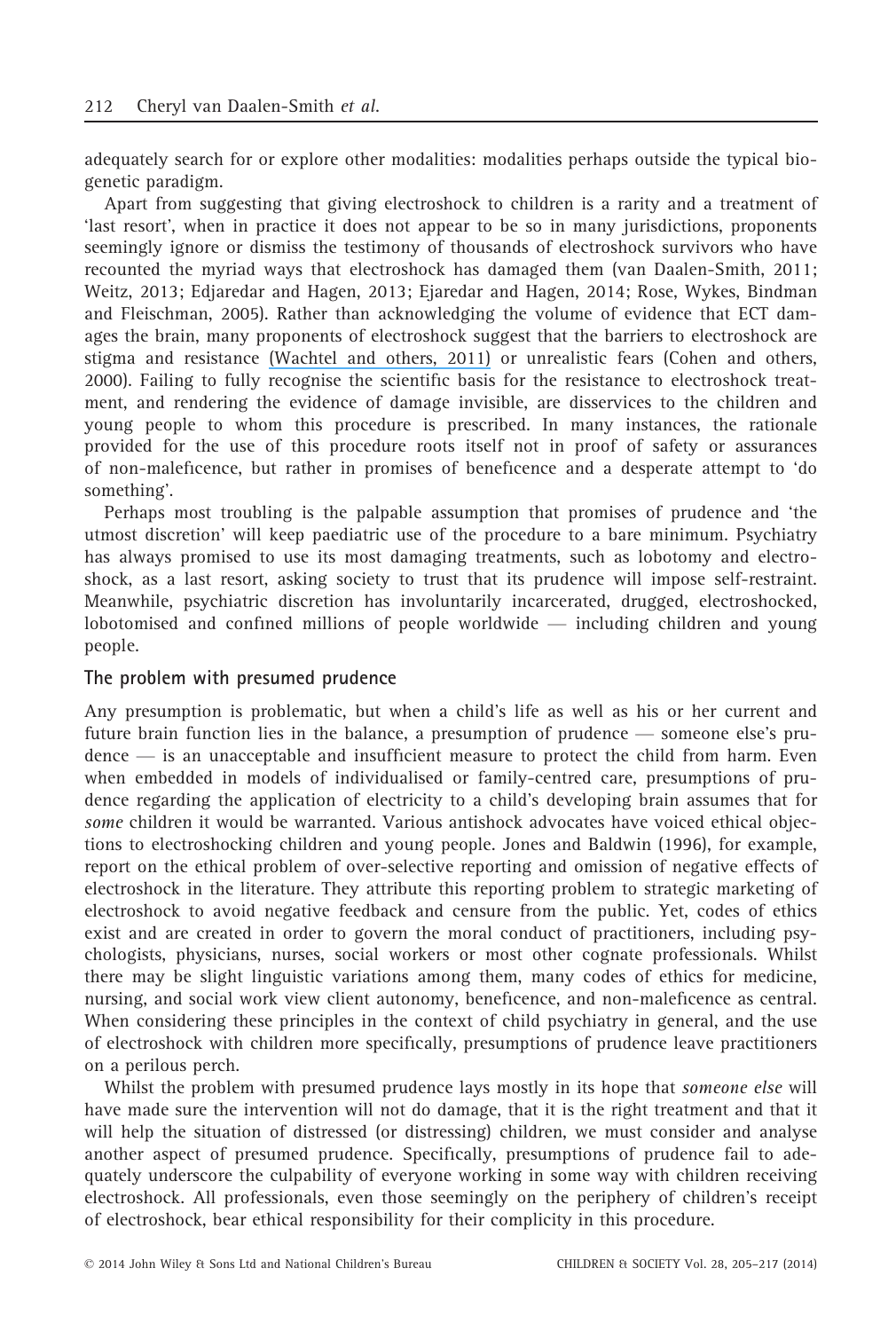# In the best interest: adoption of the precautionary principle

Perhaps an extension of medicine's ethos 'to do no harm', the Precautionary Principle has direct and compelling application to the rights of children in psychiatric care. It states: 'if an action or policy has a suspected risk of causing harm to the public or to the environment, in the absence of scientific consensus that the action or policy is harmful, the burden of proof that it is not harmful falls on those taking the action' (European Union Communication on the Precautionary Principle, 2000; Science and Environmental Health Network, 2000). The relevance of this principle to the use of electroshock for children is apparent, given the overwhelming evidence of brain damage in adults and animals. For as argued by academics at the Wingspread Consensus, 'when an activity raises threats of harm to human health or the environment, precautionary measures should be taken even if some cause and effect relationships are not fully established scientifically' (Wingspread Consensus, cited in Weir and others, 2010; see also, http://www.sehn.org/wing.html).

## Conclusion: a reliance on discretion is never enough

A noticeable gap in the literature is a focus on prevention — prevention of the various reasons many children come to be prescribed electroshock. Trauma/abuse and the selfharm associated with autism diagnoses serve as two examples. An upstream approach to children's health and quality of life focuses on determining the causes in the first place rather than situating efforts *downstream* in an attempt to address symptoms or cure illness (Butterfield, 1990). With the recent exponential rise in autism statistics in North America prompting Autism Canada to call the rise a 'public health emergency', it is of concern that electroshock has made it into the list of possible treatments (The Autism Key, 2013). The suggestion is that electroshock *might* be able to extinguish some of the more challenging symptoms associated with autism spectrum disorder, such as self-harming. However, in the absence of anything but unproven theories backing electroshock, proponents hope to attack and incapacitate *only* the brain cells responsible for self-harming, amongst other symptoms. This type of cure is precarious at best, where approaches that seek to prevent the distress in the first instance would extinguish the need to explore such treatments.

No amount of discretion is enough to protect children from the damage that electroshocking their brains brings. Further, presumptions of prudence serve only to excuse, justify or demand the silence of cadres of practitioners who are aware that this procedure is being done to children. The failure of psychiatric drugs, the persistent lack of upstream strategies, or compelling arguments that there are no alternatives, ought not to mean that children and young people are subjected to a procedure whose sole intent is to incapacitate and damage the brain. The logic is dangerously skewed and is counter to the rights enshrined in the UNCRC. Consider the evidence regarding electroshock procedures for children and young people: it infringes upon their rights, particularly when it comes to the question of informed consent; it carries a high likelihood of brain damage; the concept of 'last resort' is a misrepresentation; first-person accounts suggesting the efficacy of such procedures are in short supply; and, there is a lack of documented verification that such procedures are non-maleficent. In the light of these factors, we may in good faith draw only one conclusion: submitting children and young people to electroshock procedures is never justifiable. Psychiatry cannot be left with this unlimited power to decide who should or should not be subjected to brain-damaging procedures. We argue that the precautionary principle rather than psychiatric discretion be the ordinance which determines how best to support distressed (or distressing) children. To that end, given the volume of evidence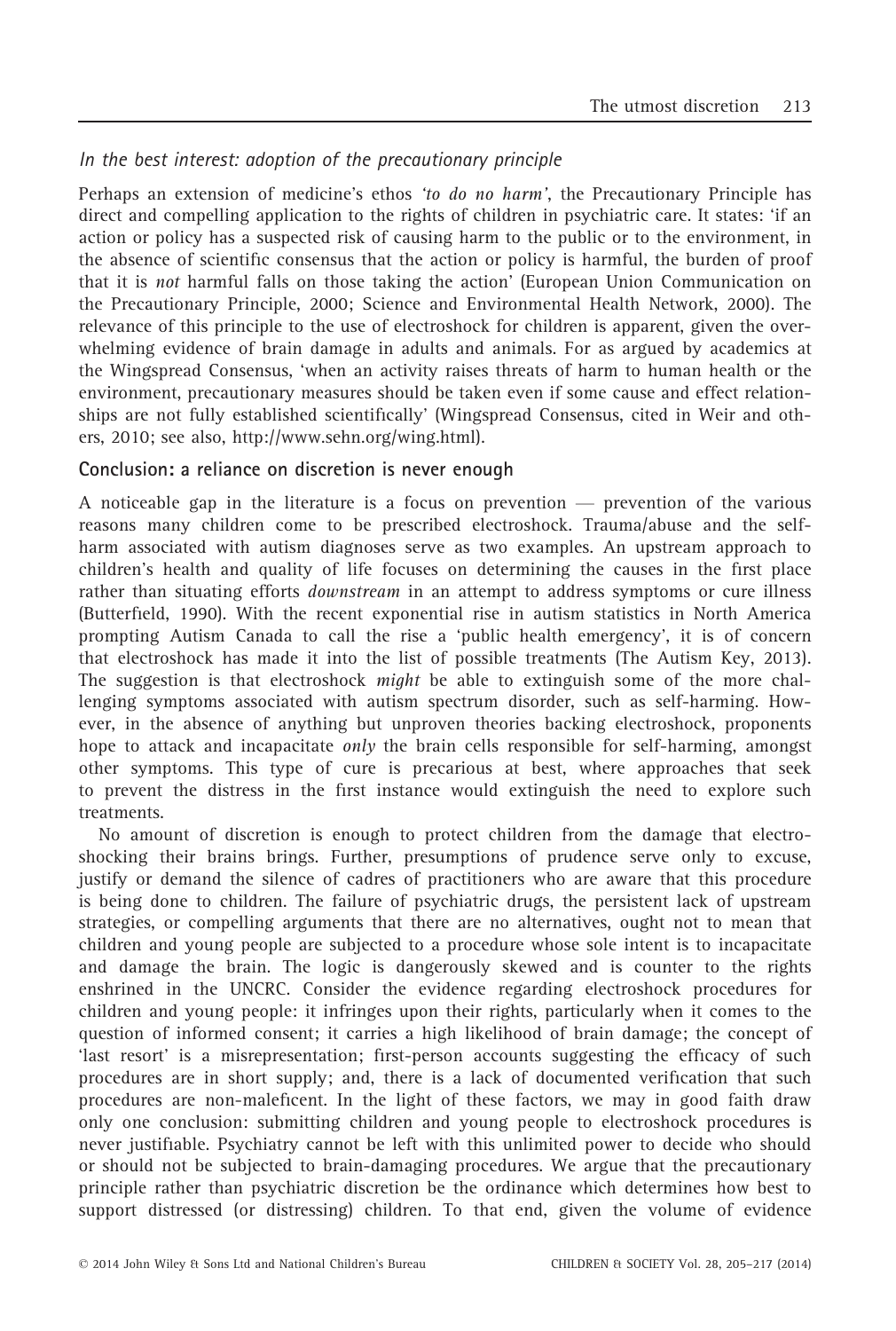demonstrating its substantive brain-damaging outcomes, we call for an immediate global ban on the use of electroshock on all children. Further, we call upon the United Nations to strike a committee exploring the rights of children who are undergoing psychiatric treatment.

#### References

Abrams R. 1997. Electroconvulsive Therapy. Oxford University Press: New York.

- Abrams R, Taylor M. 1983. Bilateral versus unilateral electroconvulsive therapy: efficacy in melancholia. American Journal of Psychiatry 140: 473–475.
- Baker T. 1995. ECT and young minds. Lancet 345: 65.
- Baldwin S. 1996. Editorial [against ECT for children]. Social Sciences in Health 2: 1–2.
- Bender L. 1947. One hundred cases of childhood schizophrenia treated with electric shock. Transcriptions of the American Neurological Association 72: 165–179.
- Bini L. 1938. Experimental research in epileptic attacks induced by electric current. American Journal of Psychiatry 94: 172–174.
- Bloch Y, Levcovitch Y, Bloch A, Mendlovic S, Ratzoni G. 2001. Electroconvulsive therapy in adolescents: similarities to and differences from adults. Journal of American Academic Child and Adolescnent Psychiatry 40: 1332–1336.
- Breggin P. 1979. Electroshock: Its Brain-Disabling Effects. Springer Publishing Company: New York.
- Breggin P. 1984. Electroshock therapy and brain damage: the acute organic brain syndrome as treatment. Behavior and Brain Sciences 7: 24–25.
- Breggin P. 1998. Electroshock: scientific, ethical, and political issues. International Journal of Risk & Safety in Medicine 11: 5–40.
- Breggin P. 2007. Intoxication anosognosia: the spellbinding effect of psychiatric drugs. International Journal of Risk and Safety and Medicine 19: 3–15.
- Breggin P. 2008. Brain-Disabling Treatments in Psychiatry. Springer Publishing Company: New York.
- Burstow B. 2006. Electroshock as a form of violence against women. Violence Against Women International 12: 372–394.
- Burstow B. 2012. Electroshock: The Gentleman's Way to Batter Women. Family & Intimate Partner Violence Quarterly, 4(3): 267.
- Butterfield P. 1990. Thinking upstream: nurturing a conceptual understanding of the societal context of health behaviour. Advances in Nursing Science 12: 1–8.
- Cameron DE, Lohrenz J, Handcock K. 1962. The depatterning treatment of schizophrenia. Comprehensive Psychiatry, 3: 67–71.
- Case B, Bertollo D, Laska E, Price L, Siegel C, Olfson M, Marcus S. 2013. Declining use of electroconvulsive therapy in United States general hospitals. Biological Psychiatry, 73: 119–126. doi:10.1016/j. biopsych.2012.09.005.
- Cizaldo B, Wheaton A. 1995. Case study: ECT treatment of a young girl with catatonia. Journal of American Academic Child and Adolescnent Psychiatry 34: 332–335.
- Clardy ER, Rumph EM. 1954. The effect of electric shock treatment on children having schizophrenic manifestations. Psychiatric Quarterly 28: 616–623.
- Cohen D, Flament M, Taieb O, Thompson C, Basquin M. 2000. Electroconvulsive therapy in adolescence. European Child and Adolescent Psychiatry 9: 1–6.
- Coppock V. 2002. Medicalising children's behavior. In The New Handbook of Children's Rights: Comparative Policy and Practice. Franklin B (ed.). Routledge: London; 139–154.
- van Daalen-Smith CL. 2011. Waiting for oblivion: women's experiences with electroshock. Issues in Mental Health Nursing 32: 457–472.
- Department of Health. 2010. One Year On: The First Report from the National Advisory Council for Children's Mental Health and Psychological Wellbeing. HMSO: London.
- Edjaredar M, Hagen B. 2013. All I have is a Void: Women's Perceptions of the benefits and side effects of ECT. International Journal of Risk and Safety in Medicine 25(3): 145–154.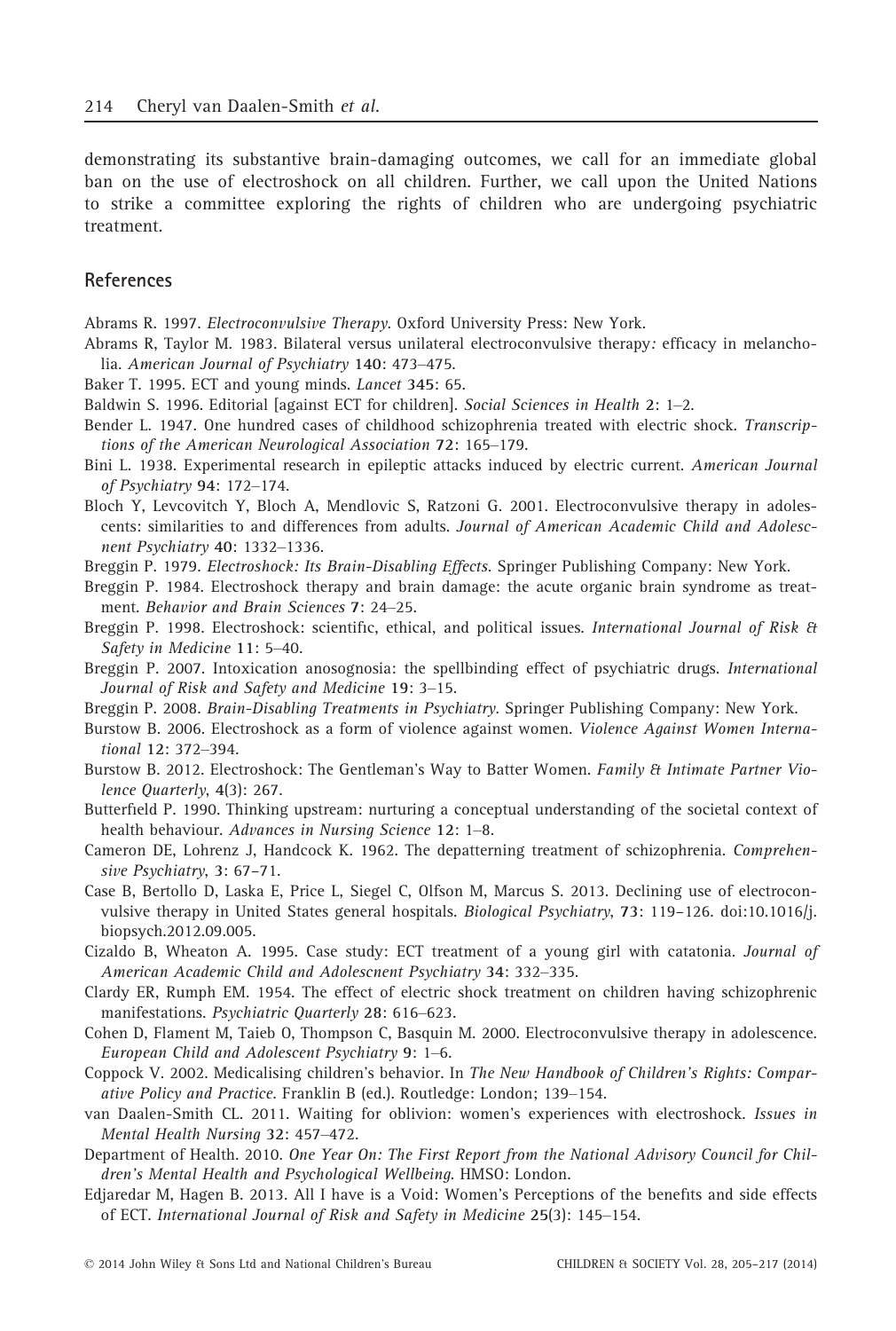- Ejaredar M, Hagen B. 2014. I was told it restarts your brain: Knowledge, power, and women's experiences of ECT. Journal of Mental Health, 23(1): 31–37.
- Enns M, Reiss J, Chan P. 2009. Electroconvulsive therapy. Canadian Journal of Psychiatry 55: 1–12.
- Esmaili T, Malek A. 2007. Electroconvulsive therapy (ECT) in a six-year-old girl suffering from major depressive disorder with catatonic features. European Child and Adolescent Psychiatry 16: 58–60.
- European Union Communication on Precautionary Principle. 2000. Available at http://www.gdrc.org/ u-gov/precaution-4.html [Accessed 1 January 2013].
- Fink M. 1966. Cholinergic aspects of convulsive therapy. Journal of Nervous and Mental Disease 142: 475–484.
- Fink M. 2009. Electroconvulsive Therapy. Oxford University Press: New York.
- Freeman C, Kendell R. 1980. ECT: I. Patients' experience of and attitudes. British Journal of Psychiatry 137: 8–16.
- Ghaziuddin N, Laughrin D, Giordani B. 2000. Cognitive side effects of electroconvulsive therapy in adolescents. Journal of Child and adolescent Psychopharmacology 10: 269–276.
- Gomez G. 2004. Electroconvulsive therapy: Present and future. Issues in Mental Health Nursing, 25: 473–486.
- Gurevitz S, Helme WH. 1954. Effects of electroconvulsive therapy on the personality and intellectual functioning of the schizophrenic child. Journal of Nervous and Mental Disease 120: 213–226.
- Hagan P. 2011. As leading psychologists call for it to be banned… should we still be using electric shock therapy for depression? The UK Daily Mail 1 February.
- Hale E. 2009. Child shock therapy. Melbourne Herald Sun 25 January.
- Harvey D, Freeman J, Broshek D, Barth J. 2011. Sports injuries. In Textbook of Traumatic Brain Injury. Silver J, McAllister T Yudofsky S (eds.). American Psychiatric Publishing: Washington, DC.
- Jones Y, Baldwin S. 1996. ECT, infants, children and adolescents: shocking abuse of power, or valuable treatment medium? Behavioural and Cognitive Psychotherapy 24: 291–305.
- Kutcher S, Robertson H. 1995. Electroconvulsive therapy in treatment-resistant bipolar youth. Journal of Child and adolescent Psychopharmacology 5: 167–175.
- LeFrancois BA. 2006. "They will find us and infect our bodies": the views of adolescent inpatients taking psychiatric medication. Radical Psychology 5: 1.
- LeFrancois BA. 2007. Children's participation rights: voicing opinions in inpatient treatment and care. Child and Adolescent Mental Health 12: 94–97.
- LeFrancois BA. 2008. It's like mental torture: participation and mental health services. International Journal of Children's Rights 16: 211–227.
- LeFrancois BA. 2013. Queering child and adolescent mental health services: the subversion of heteronormativity in practice. Children & Society 27: 1–12.
- LeFrancois BA. 2014. Voluntary commitment. In Cultural Sociology of Mental Illness: An A-to-Z Guide. Scull A (ed.). Sage Publications: Los Angeles; 947–950.
- Mankad M, Beyer J, Weiner R, Krystal A. 2010. Clinical Manual of Electroconvulsive Therapy. American Psychiatric Publishing Inc: New York.
- Munk-Olson T, Laursen T, Videbech P, Mortensen P, Rosenberg R. 2007. All-cause mortality among recipients of electroconvulsive therapy. British Journal of Psychiatry 190: 435–439.
- National Institutes of Health. 1985. Available at http://consensus.nih.gov/1985/1985electroconvulsivetherapy051html.htm [Accessed 25 January 2013].
- Partridge I, Richardson G, Mitchell M. 2010. CAMHS and the law. In Child and Adolescent Mental Health Services: An Operational Handbook. Richardson G, Partridge I Barrett J (eds.). The Royal College of Psychiatrists: London; 200–203.
- Perrin J, Merz S, Bennett D, Currie J, Steele D, Reid I, Schwarzbaur C. 2012. Electroconvulsive therapy reduces frontal cortical connectivity in severe depressive disorder. Proceedings of the National Academy of Sciences 109: 5464–5468.
- Rabheru K. 2001. The use of electroconvulsive therapy in special patient populations. Canadian Journal of Psychiatry 46: 710–719.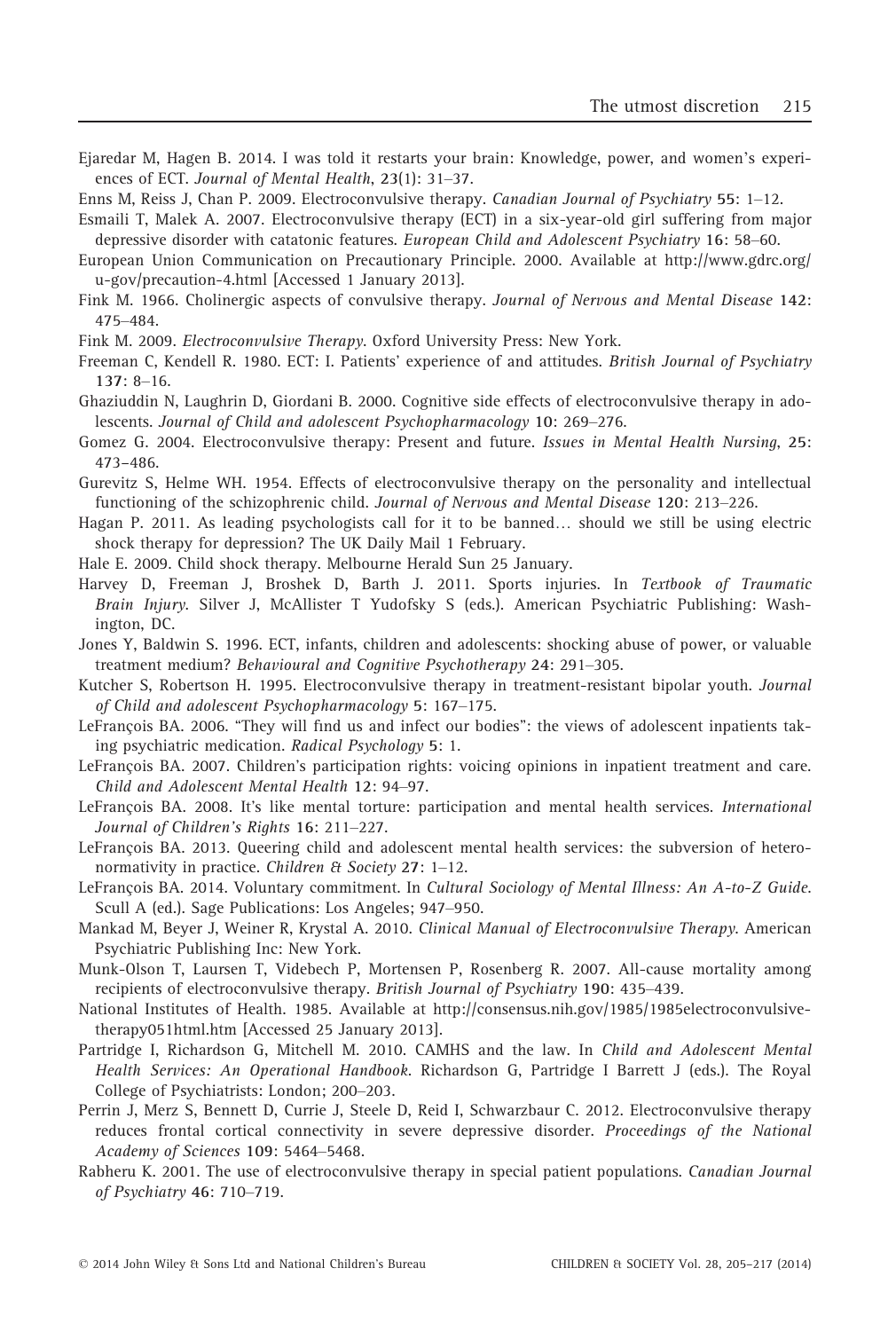- Read J, Bentall B. 2010. The effectiveness of electroconvulsive therapy: a literature review. Epidemiologia e Psichiatria Sociale 19: 333–347.
- Rey J, Walter G. 1997. Half a century of ECT use in young people. American Journal of Psychiatry 154: 595–602.
- Rey J, Walter G. 1997. An epidemiological study of the use of ECT in adolescents. Journal of the American Academy of Child and Adolescent Psychiatry, 36: 809–815.
- Rose DS, Wykes TH, Bindman JP. 2005. Information, consent and perceived coercion: Patients perspectives on electroconvulsive therapy. The British Journal of Psychiatry, 186: 54–59.
- Ross C. 2006. The sham ECT literature: implications for consent to ECT. Ethical Human Psychology and Psychiatry 8: 17–28.
- Sackeim H, Prudic J, Devanand D, Kiersky J, Fitzsimmons L, Moody B, McElhiney MC, Coleman EA, Settembrino JM. 1993. Effects of stimulus intensity and electrode placement on the efficacy and cognitive effects of electroconvulsive therapy. New England Journal of Medicine 328: 839-846.
- Sackeim H, Prudic J, Fuller R, Keilp J, Lavori P, Olfson M. 2007. The cognitive effects of electroconvulsive therapy in community settings. Neuropsychopharmacology 32: 244–254.
- Schwartzman AE, Termansen PE. 1967. Intensive electroconvulsive therapy: a ollow-up study. Canadian Psychiatric Association Journal 12: 217–218.
- Science and Environmental Health Network. 2000. Available at http://www.mindfully.org/Precaution/ Precautionary-Principle-Common-Sense.htm [Accessed 1 January 2013].
- Shoirah H, Hamoda H. 2011. Electroconvulsive therapy in children and adolescents. Expert Review of Neurotherapeutics 11: 127–137.
- Shorter E, Healy D. 2007. Shock Treatment: A History of Convulsive Therapy in Mental Illness. Rutgers University Press: Piscataway, New Jersey.
- Taieb O, Flament M, Chevret S, Jeammet P, Allilaire J, Mazet P, Cohen D. 2002. Clinical relevance of electroconvulsive therapy (ECT) in adolescents with severe mood disorder: evidence from a follow-up study. European Psychiatry 17: 206–212.
- The Autism Key. 2103. http://www.autismkey.com/.
- The Brown University Child and Adolescent Psychopharmacology Update. 2005. Available at http:// www.accessmylibrary.com/article-1G1-128245831/despite-its-reputation-ect.html [Accessed 18 January 2013].
- Tulloch S, Lelliott P, Bannister D, Andiappan M, O'Herlihy A, Beecham J, Ayton A. 2008. The Costs, Outcomes and Satisfaction of Inpatient Child and Adolescent Psychiatric Services (CSI-CAPS) Study. Report for the National Co-ordinating Center for NHS Service Delivery and Organisational R&D (NCCSDO). HMSO: London.
- United Nations General Assembly. 1989. United Nations Convention on the Rights of Children. Geneva: Switzerland.
- United Kingdom ECT Review Group. 2003. Efficacy and safety of electroconvulsive therapy in depressive disorders: a systemic review and meta-analysis. Lancet 361: 799–808.
- Wachtel L, Dhossche D, Kellner C. 2011. When is electroconvulsive therapy appropriate for children and adolescents? Medical Hypotheses 76: 395–399. doi:10.1016/j.mehy.2010.11.001
- Walter G, Rey J, Starling J. 1997. Experience, knowledge and attitudes of child psychiatrists regarding electroconvulsive therapy in the young. Australian and New Zealand Journal of Psychiatry 31: 676– 681.
- Weir E, Schabas R, Wilson K, Mackie C. 2010. A Canadian framework for applying the precautionary principle to public health issues. Canadian Journal of Public Health 101: 396–398.
- Weitz D. 2013. Electroshock: torture as "treatment". In Mad Matters: A Critical Reader in Canadian Mad Studies. LeFrancois BA, Menzies R Reaume G (eds.). Canadian Scholars Press Inc.: Toronto; 158–169.
- Wells J, Zlomislic D. 2012. Electroshock therapy more prevalent in Ontario, but guidelines are minimal. The Toronto Star December 13.
- Whitaker R. 2010. Anatomy of an Epidemic. Random House: New York.